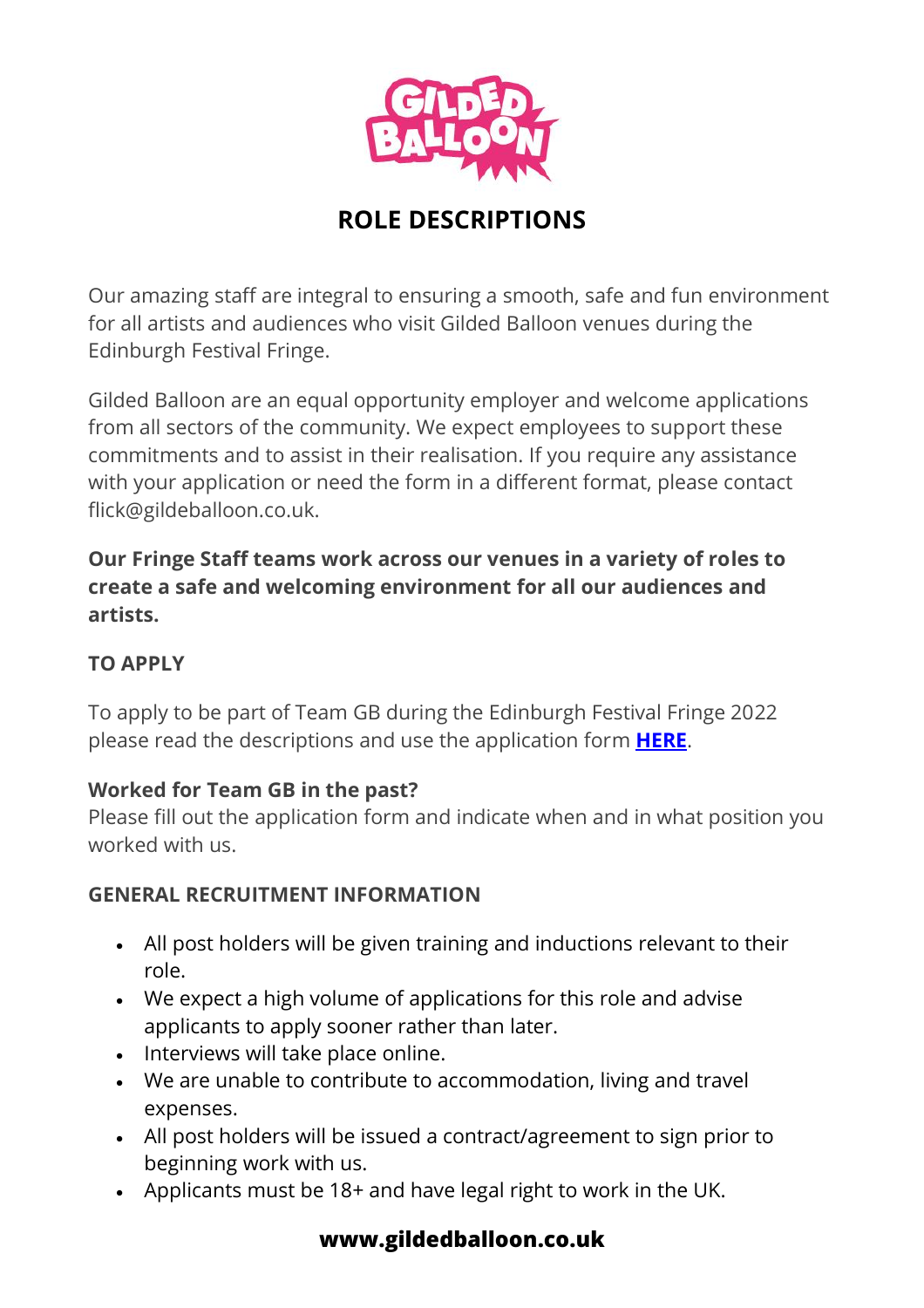

- All applicants must be free to work from  $1^{st}$  August 29<sup>th</sup> August 2022 (depending on roles, the days prior may also be required for training)
- be enthusiastic, motivated and hard working with a passion for the arts

### **INTERVIEWS**

We will contact you by email or phone if you are selected for interview. Due to the high volume of applications we will unfortunately only be able to contact those selected to attend an interview.

Interviews will be conducted online throughout May and June.

### **ROLE DESCRIPTIONS**

### **BOX OFFICE**

The box office team are the first point of contact for most audiences attending the festival, so a high standard of customer service and a bright personality are a must. Ideally you will have worked in a box office before, but this is not a must! You'll be working across some or all of our venues.

### **BOX OFFICE OPERATORS £9.50 per hour**

Duties:

- Chatting with the public, giving advice, directions and recommending shows
- Working on VIA ticketing system to process tickets
- Cash handling
- See as many shows as possible so you can recommend to customers!

## **BOX OFFICE SUPERVISORS £10.50 per hour**

Duties:

- Working on VIA ticketing system to process tickets
- Managing teams of sellers including managing any escalated issues while using your own initiative
- Work with Box Office Managers on general tasks including managing sold out boards, comps, offers in the system and artist requests
- Cash handling and end of day reconciliation
- See as many shows as possible so you can recommend to customers!

## **[www.gildedballoon.co.uk](http://www.gildedballo0n.co.uk/)**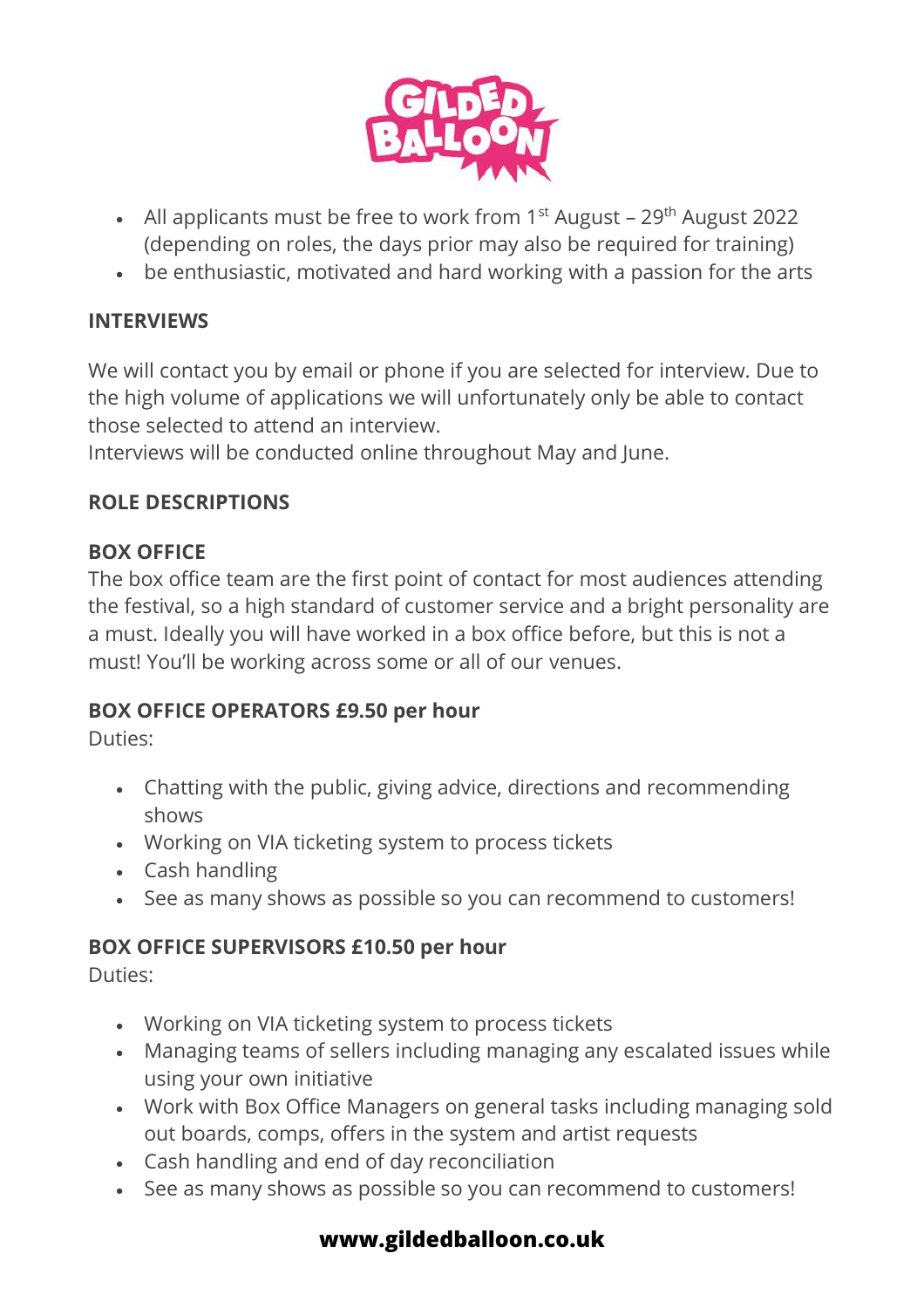

### **FRONT OF HOUSE TEAM**

As a fast-paced, public facing role you'll have to have the stamina and enthusiasm for working in a busy theatre environment as well as the capacity to multi-task and think on your feet. Being a people person is a must since you'll encounter thousands of people on a daily basis and you need to be the face of the venue. You'll need to be a strong communicator with the confidence to work independently where necessary but you must first and foremost be able to function as part of a team.

### **FRONT OF HOUSE STAFF £9.50 per hour**

Duties:

- Welcoming, directing, queuing and seating audiences
- Liaising with performers, basic stage management and ensuring that performances start and end on time
- First point of contact for general public and providing a high level of customer service
- Being pro-active in approaching audience members to ensure they know where to go and get to venues safely.

## **FRONT OF HOUSE SUPERVISORS £10.50 per hour**

Duties:

- Supervising a team of Front of House Staff in our venues including ensuring queues are managed, shows start on time and staff and patrons are well looked after.
- Ensure that crowds are seated promptly and shows start and finish on time
- Be the first escalation point for audience issues
- Working with Venue Managers to ensure GB policies and procedures are enforced throughout our venues.

### **BAR TEAM**

If you're a whizz behind the bar and love the arts and comedy then this is the job for you! Ideally you'll have experience working in a busy bar environment with a flair for customer service. You must be an active and enthusiastic communicator as you'll be expected to promote shows as well as offer advice

## **[www.gildedballoon.co.uk](http://www.gildedballo0n.co.uk/)**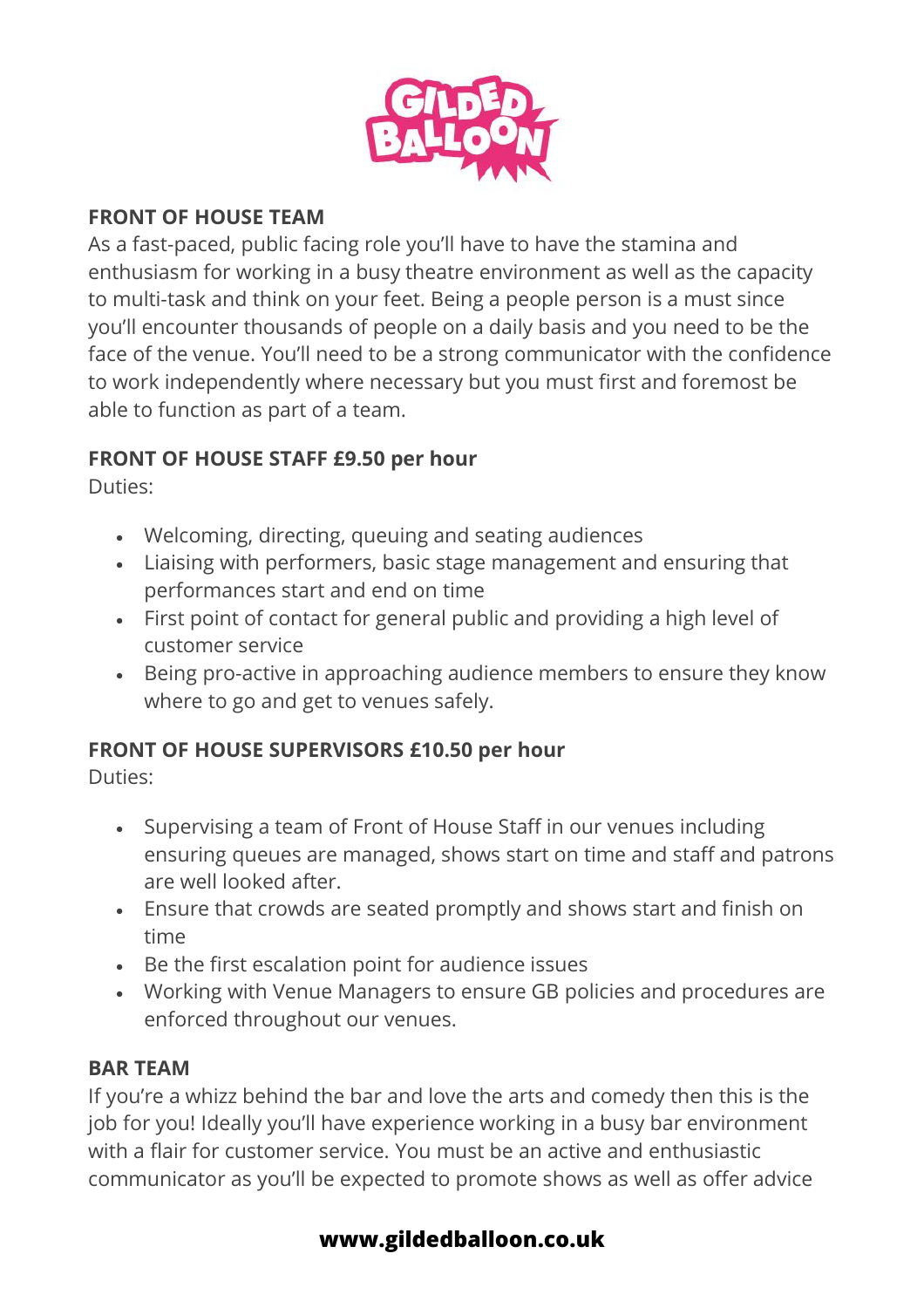

and guidance on the bar menus. A big plus if you've also got your personal license, cocktail making or barista experience!

### **BAR STAFF £9.50 per hour**

Duties:

- The bar team are on hand to service customer's needs before and after shows – serving a variety of food and drink including cocktails and coffee
- Ensuring bars and public areas are kept clean and safe for staff and public
- Ensuring bars are fully stocked
- Cash/payment handling
- Being engaged with the Gilded Balloon programme so you can chat to patrons

### **BAR SUPERVISORS £10.50 per hour**

Duties:

- The bar team are on hand to service customer's needs before and after shows – serving a variety of food and drink including cocktails and coffee
- Ensuring bars and public areas are kept clean and safe for staff and public
- Ensuring bars are fully stocked
- Cash handling/end of day reconciliation
- Supervise the bar teams ensuring they get breaks, follow GB policies and procedures and answer any questions
- Be the first escalation point for customer issues